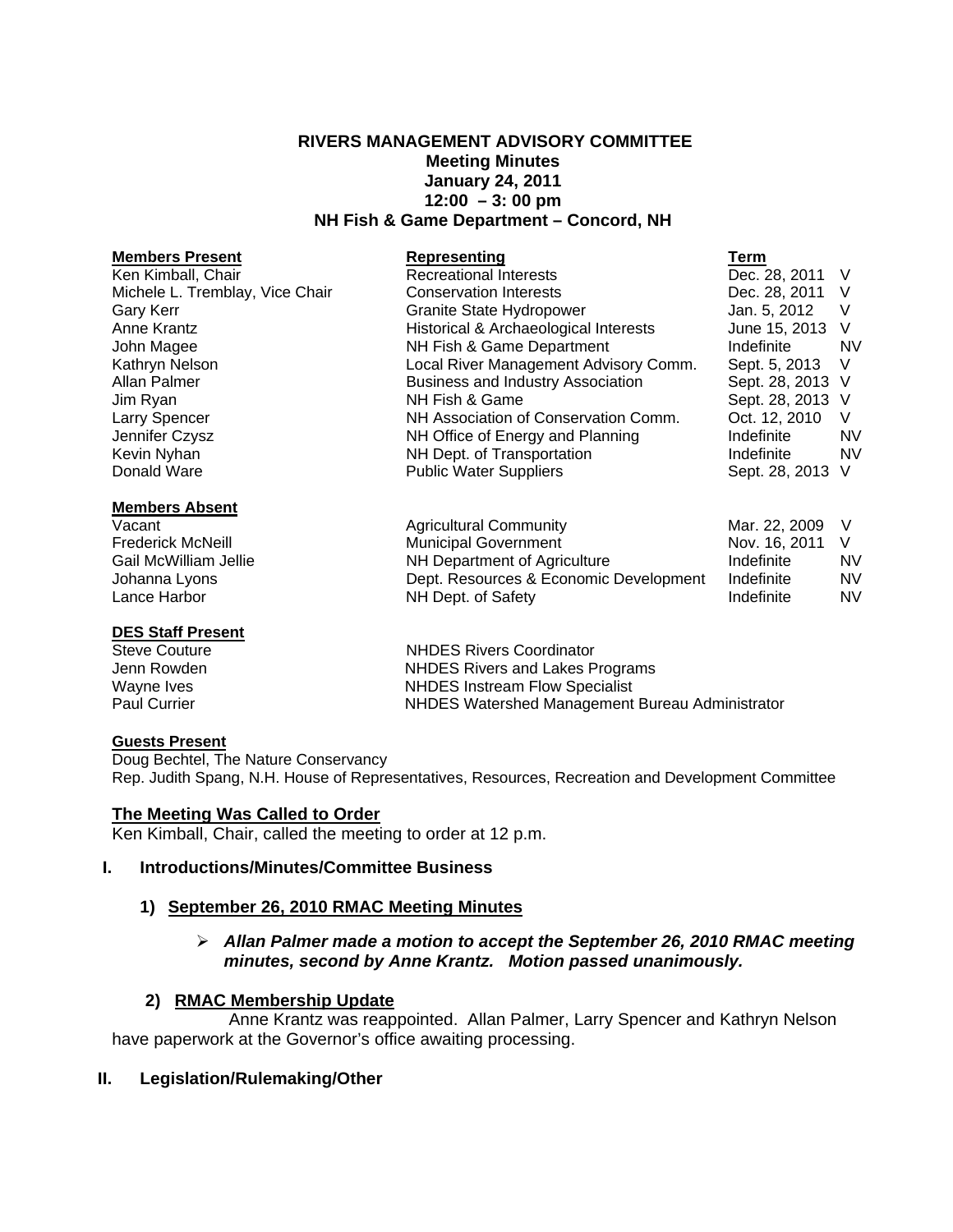**1) Legislation and Policy Subcommittee** – Michele Tremblay, Vice Chair, RMAC and Chair of Policy and Legislation Subcommittee

Bills voted on below:

HB 63 – extending the instream flow pilot program for one year

 *Motion made by Anne Krantz to support with concern that the ISF program needs to be wrapped up, second by Larry Spencer. Motion passed unanimously.* 

HB 27 – relative to de minimis impact work to restore certain geomorphic characteristics

 *Motion made by Gary Kerr to support, second by Larry Spencer. Motion passed unanimously. A Letter of Testimony will be written.*

HB/LSR 0054 – authorizing the establishment of milfoil remediation shoreland assessment districts by municipalities, and authorizing village district for the purpose of eradication, remediation, or control of milfoil and other exotic aquatic plants.

 *Motion made by Gary Kerr to support, second by Larry Spencer. Motion passed unanimously with Anne Krantz abstaining.* 

HB 468 – relative to assessments for aquatic resource compensatory mitigation.

 *Motion made by Michele Tremblay to oppose-conditional, second by Gary Kerr. Motion passed unanimously.* 

HB 470 – repealing the comprehensive shoreland protection act.

 *Motion made by Jim Ryan to oppose, second by Larry Spencer. Motion passed unanimously.* 

HB 116 - relative to the rulemaking requirement for establishing operating restrictions on certain bodies of water.

 *Motion made by Kathryn Nelson to oppose, second by Gary Kerr. Motion passed unanimously.* 

HB/LSR 0591 – relative to the authority of state agencies to increase fees and program costs.

*Motion made by Jim to oppose, second by Gary Kerr. Motion passed unanimously.* 

HB 205 – relative to notice to owners of upstream dams.

 *Motion made by Michele Tremblay to oppose and recommend study, second by Larry Spencer. Motion passed unanimously.* 

SB 25 – relative to the Connecticut River Valley resource commission.

 *Motion made by Kathryn Nelson to support, second by Gary Kerr. Motion passed unanimously.* 

SSB/LSR 0214 – relative to requiring submission of a reduced spending alternative as part of the biennial budget process.

 *Motion made by Kathryn Nelson to oppose, second by Michele Tremblay. Motion passed unanimously.* 

SB 38 – relative to extensions for wetland and shoreland permits.

 *Motion made by Allan Palmer to support, second by Michele Tremblay. Motion passed unanimously.*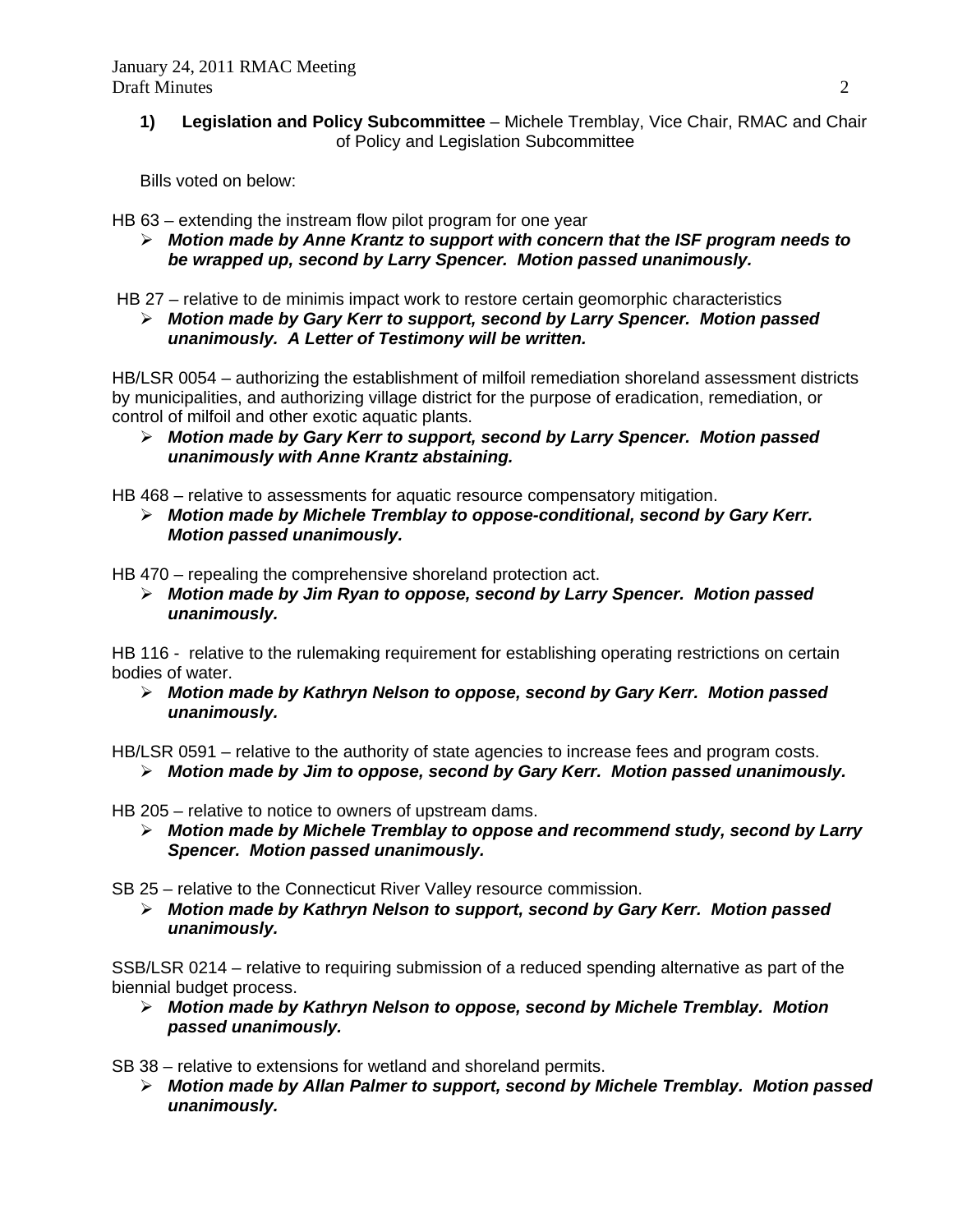- SB 19 relative to the definition of "prime wetlands".
	- *Motion made by Larry Spencer to oppose, second by Anne Krantz. Motion passed unanimously.*
- SB 20 relative to shoreland protection permits.
	- *Motion made by Michele Tremblay to oppose, second by Jim. Motion passed with Allan Palmer and Gary Kerr opposing the RMAC recommendation.*
- SB 21 relative to the definition of "wetlands".
	- *Motion made by Jim to oppose but understand the concern and general intent of the bill about the need to be able to maintain areas such as swales and detention basins without obtaining a wetlands permit, second by Ann Krantz. Motion passed unanimously.*
- SB 32 relative to water withdrawals for snow making.
	- *Motion made by Michele Tremblay to oppose as written, second by Anne Krantz. Motion passed unanimously.*
- SB 59 relative to fees for terrain alteration permits.
	- *Motion made by Michele Tremblay to oppose, second by Gary Kerr. Motion passed unanimously.*
	- **2) ISF Rule Readoption Steve Couture, DES**

Env – Wq 1900 –

- *Motion made by Larry Spencer to adopt, second by Gary Kerr. Motion passed unanimously.*
- 3) DOT 11-01 Grantham Jenn Rowden, DES
- *Motion made by Michele Tremblay to approve with the recommendation to add the need to maintain 50 foot buffer to the easement, second by Gary Kerr. Motion passed unanimously.*

# **III.** Instream Flow Pilot Program Update – Wayne Ives, DES

 Presentation provided by Paul Currier, NHDES. [http://xml2.des.state.nh.us/blogs/rmac/wp-content/uploads/2011/01/20110124\\_RMAC.ISFupdate.pdf](http://xml2.des.state.nh.us/blogs/rmac/wp-content/uploads/2011/01/20110124_RMAC.ISFupdate.pdf)

# **IV. Sustainability Initiative Update – Jenn Rowden**

*To be discussed at next meeting.* 

# **V. Rivers management and Protection Program Assessment – Steve Couture**

*To be discussed at next meeting.*

- **VI. Other Business/Action Item Review:**
- **VII. Next Meeting(s)/adjourn:**